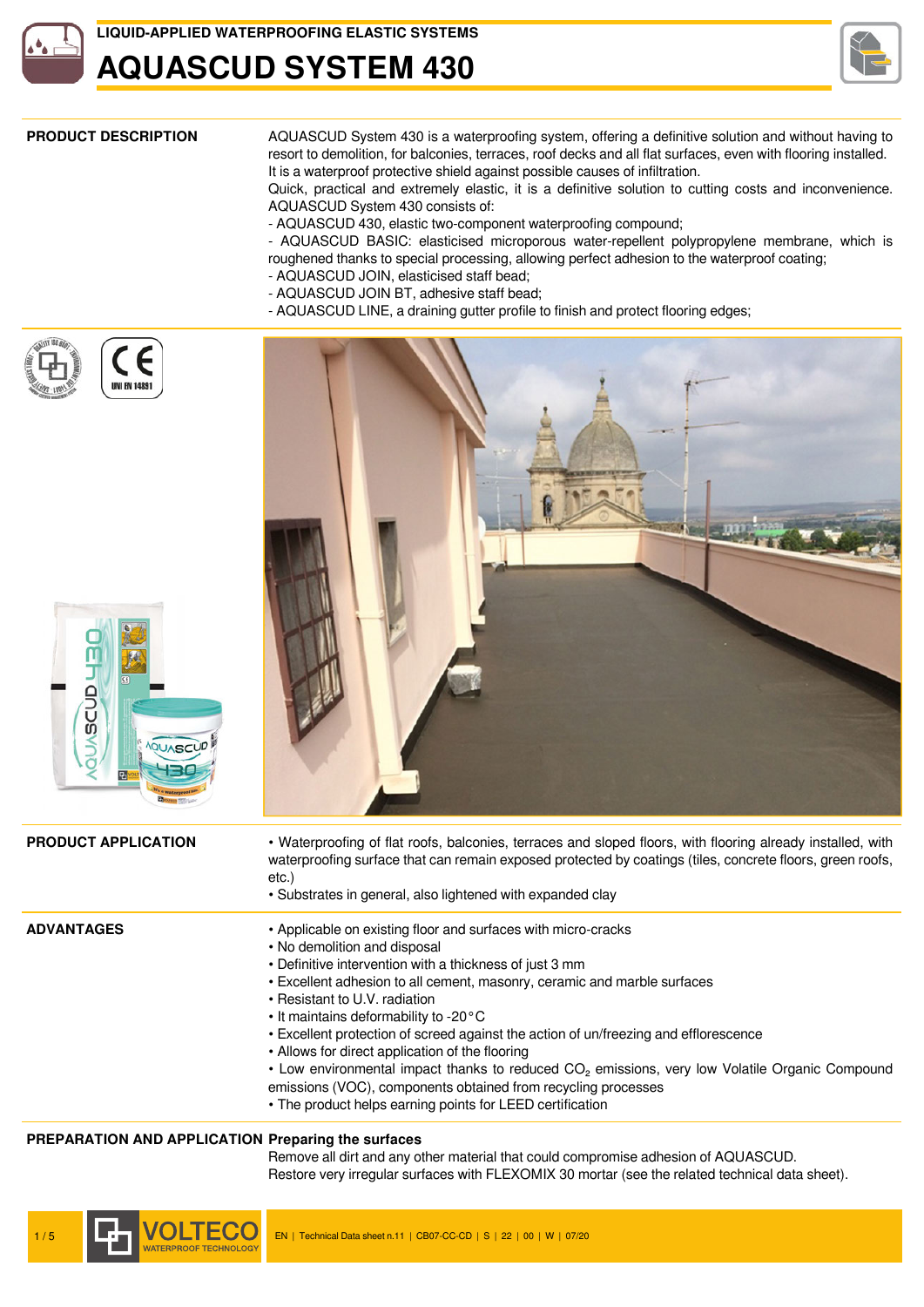### **LIQUID-APPLIED WATERPROOFING ELASTIC SYSTEMS**

## **AQUASCUD SYSTEM 430**



If the surfaces are old or dusty, apply PROFIX 30 primer (see the related technical data sheet) with a roller, a brush or by spray, ensuring it does not bleed on the surface due to the surface not absorbing it. With surfaces that are partially water-soaked, with a relative surface humidity of no more than 8% (measured with a Storch electric hygrometer) apply a single coat of PROFIX 60 primer (see relative data sheet) with brush or roller.

#### **Preparation of installation parts and set-ups**

• EXPANSION JOINTS Any expansion joints on the surface must be covered with GARVO joint cover strip (see relative data sheet), which, with structural expansion joints, needs to be omega shaped and glued on the sides with the AQUASCUD mixture

• CORNERS AND CONNECTIONS Set the connections up with the drains using the relative DRAIN MANIFOLD Connect all of the wall/floor corners with AQUASCUD JOIN staff bead, placing the rubbercoated part in contact with the surface using AQUASCUD sealing material. Alternatively, it is possible to use the AQUASCUD JOIN BT adhesive strip (see relevant technical data sheet) laid on a cured AQUASCUD layer. At low-height situations use AQUASCUD JOIN BT

• GUTTER Along the external perimeter, set up the AQUASCUD LINE draining gutter profile and relative special pieces (see relative data sheet) to finish and protect the tiled edge

• ELASTIC REINFORCEMENT Prepare the AQUASCUD BASIC membrane, pre-cut to the required measurements, so that it can be applied with the first coat of waterproofing mixture

#### **Preparing the mixture**

Stir the liquid component in its container, then pour it into a bucket.

Gradually add the AQUASCUD powder component while continuing to stir; mix for  $2\div 3$  minutes with a whip-fitted drill until the mixture is smooth and free of lumps.

#### **Application**

Apply the first thick layer of AQUASCUD 430 on the surface, a minimum thickness of  $1\div 1.5$  mm using a special 3.5 mm NOTCHED FLOAT or the Volteco NOTCHED SQUEEGEE, making sure the product penetrates well into the substrate and covers the surface completely (average consumption:  $2 \div 2.5$  kg/m<sup>2</sup> depending on the flatness of the surface).

Place the AQUASCUD BASIC membrane on the first coat of mixture in the following manner: proceed in sectors, immediately laying out the AQUASCUD BASIC membrane on the fresh AQUASCUD 430 mixture, making it adhere uniformly to the surface by pressing with the Volteco NEEDLE ROLLER.

AQUASCUD BASIC membrane becomes darker when it is rolled on. This indicates correct application and proper impregnation and adhesion.

Overlap the edges of the AQUASCUD BASIC membrane by at least 10 cm and weld them together with the AQUASCUD mixture.

Where the horizontal and vertical surfaces join, make sure the AQUASCUD BASIC membrane adheres to the horizontal edge of the previously laid AQUASCUD JOIN joint band.

Never fold AQUASCUD BASIC vertically, always join it to the AQUASCUD JOIN joint band.

The AQUASCUD BASIC membrane must be interrupted in the centre line of the GARVO strip when this covers expansion joints.

If there is an AQUASCUD LINE gutter profile along the perimeter, overlap AQUASCUD BASIC by at least 6 cm over the profile anchoring flap.

In optimal climatic conditions (ambient temperature +20°C; ambient humidity 60%) wait for a period of at least 24 hours to apply a 2nd layer of the AQUASCUD 430 mixture guaranteeing a minimum thickness of 1 mm (average consumption 1.5 kg/m²) with a ROUNDED FLOAT, SQUEEGEE or ROLLER by Volteco being careful to evenly cover the AQUASCUD BASIC membrane.

In any case, it is recommended to only apply the second coat when the previous one is dry and hardened.

For applications on balconies or on small surfaces (less than approximately 4  $m<sup>2</sup>$ ), it is possible to omit the use of the AQUASCUD BASIC membrane.

Always apply the AQUASCUD BASIC membrane on a substrate with marked cracks.

#### **Finishing**

Ceramics must be laid on AQUASCUD System 430 after at least 2 days, with a large grout gap and C2-type adhesive (preferably with an S1 and S2 deformation class).

Line grouting works must be carried out with CG2 class cement-based grouting mortars.

AQUASCUD System 430 can be left exposed if subjected to occasional foot traffic or finished with the X-RAPID levelling compound, CRYSTAL POOL paint or AQUASCUD 500 (see respective technical data sheets).

If finishing with AQUASCUD 500, wait at least 2 days after applying AQUASCUD BASIC.

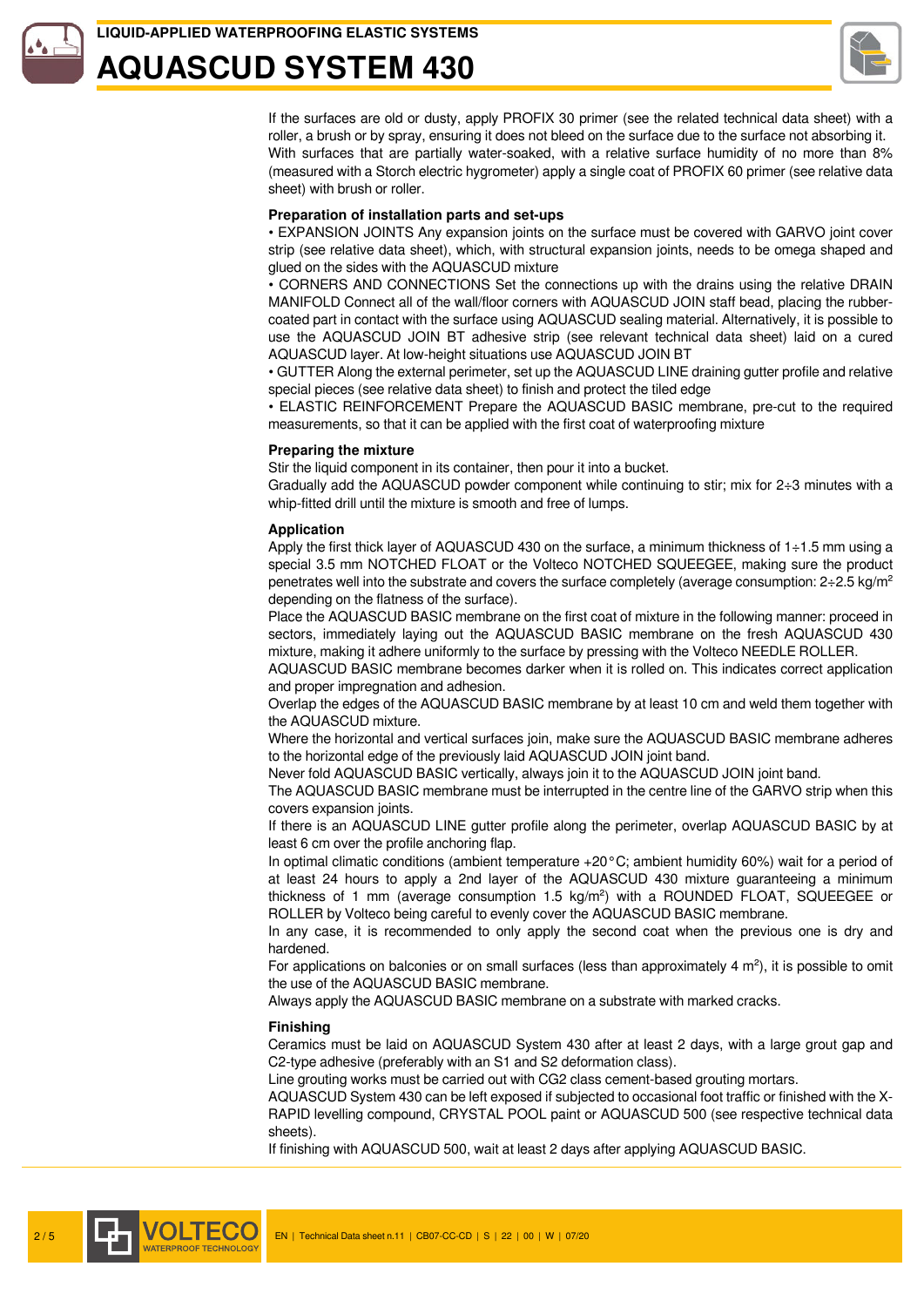## **AQUASCUD SYSTEM 430**





#### **References available at www.volteco.com**

| <b>CONSUMPTION AND YIELD</b>                | 3.2÷3.5 kg/m <sup>2</sup> depending on the roughness of the surface.                                                                                                                                                                                                 |
|---------------------------------------------|----------------------------------------------------------------------------------------------------------------------------------------------------------------------------------------------------------------------------------------------------------------------|
| <b>PACKAGING AND STORAGE</b>                | AQUASCUD 430 is supplied in 18 kg packages (12 kg in powder + 6 kg in liquid).<br>The product must be stored in a dry place without being exposed to frost and heat (at a temperature<br>between +5°C and +30°C) or direct exposure to the sun before being applied. |
| <b>ACCESSORIES</b>                          |                                                                                                                                                                                                                                                                      |
| <b>AQUASCUD JOIN</b>                        | Elasticised staff bead<br>25 m package                                                                                                                                                                                                                               |
| <b>AQUASCUD JOIN BT</b>                     | Staff bead with adhesive butyl rubber<br>20 m package                                                                                                                                                                                                                |
| <b>AQUASCUD BASIC</b>                       | Water-repellent elasticised microporous membrane<br>30 m <sup>2</sup> package                                                                                                                                                                                        |
| <b>AQUASCUD LINE</b>                        | Draining profile with gutter (version H.0 and H.10)<br>13.5 m package                                                                                                                                                                                                |
| <b>SPECIAL PIECES</b>                       |                                                                                                                                                                                                                                                                      |
| JOIN BT 90° Corner / JOIN BT 270°<br>Corner | Pre-shaped staff bead, with adhesive butyl rubber<br>10 pc package                                                                                                                                                                                                   |
| <b>DRAIN/EXHAUST MANIFOLD</b>               | Rubber textile element $\varnothing$ 85 mm and $\varnothing$ 100 mm<br>2 pc package                                                                                                                                                                                  |
| <b>SQUARE GARVO</b>                         | Rubber textile element 40x40 cm<br>Single package                                                                                                                                                                                                                    |
| AQUASCUD CORNER 90°                         | Corner for AQUASCUD LINE (version H.0 and H.10)<br>Single package                                                                                                                                                                                                    |
| AQUASCUD CORNER 270°                        | Corner for AQUASCUD LINE (version H.10)<br>Single package                                                                                                                                                                                                            |
| <b>AQUASCUD FIXY</b>                        | Connecting joints for AQUASCUD LINE (version H.0 and H.10)<br>Single package                                                                                                                                                                                         |
| <b>APPLICATION TOOLS</b>                    |                                                                                                                                                                                                                                                                      |
| NEEDLE ROLLER $-$ 7 kg                      |                                                                                                                                                                                                                                                                      |
| <b>PLASTIVO ROLLER</b>                      |                                                                                                                                                                                                                                                                      |
| <b>ROUNDED PLASTERING TROWEL</b>            |                                                                                                                                                                                                                                                                      |
| <b>NOTCHED TROWEL 3.5 mm</b>                |                                                                                                                                                                                                                                                                      |
| <b>NOTCHED SQUEEGEE</b>                     |                                                                                                                                                                                                                                                                      |
| SQUEEGEE (rubber-coated)                    |                                                                                                                                                                                                                                                                      |

**WARNINGS - IMPORTANT NOTES** Do not add water to the mixture or alter the mixing ratio.

The product must be used within 20 minutes after mixing.

Do not use AQUASCUD 430 in thicknesses greater than 2 mm per coat.

Wait at least 15 days for the substrate to cure under normal conditions when applied on traditional screeds that have just been made.

Do not apply the product if the temperature is higher than  $+30^{\circ}$ C or lower than  $+5^{\circ}$ C or if it is expected to drop below this temperature within 24 hours.

The curing times will be longer in the presence of rain and/or fog and/or a low temperature.

Applying AQUASCUD on surfaces exposed to the sun will drastically reduce the product's workability time.

Applying AQUASCUD on a humid surface that is extensively exposed to the sun can cause the formation of vapour blisters on the surface.

These do not alter the final characteristics of the product.

Vapour blisters can also form if the 2nd layer is applied on the 1st layer if it has not cured enough or is

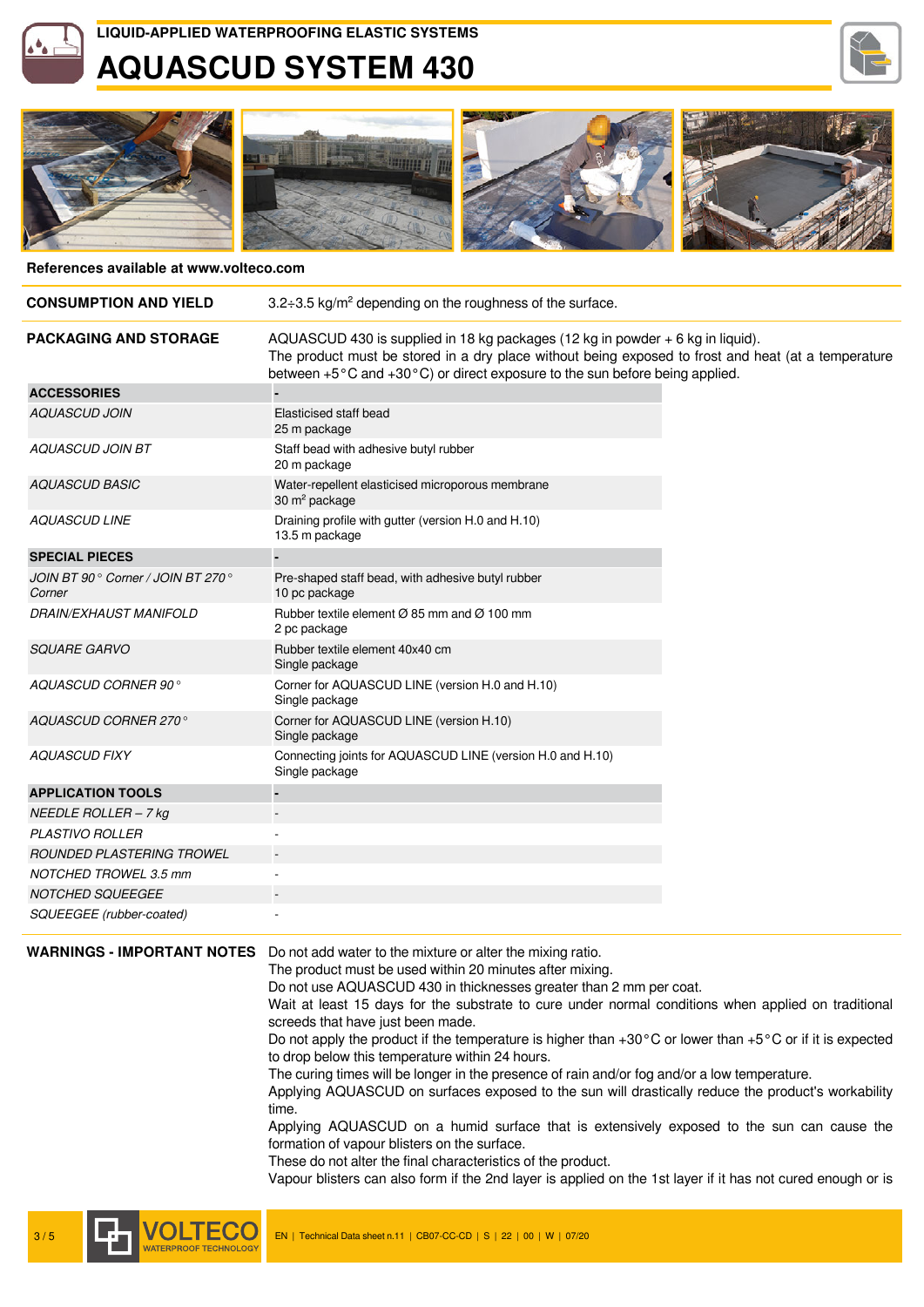### **LIQUID-APPLIED WATERPROOFING ELASTIC SYSTEMS AQUASCUD SYSTEM 430**



too thin.

Protect wet product from rain. Humidity in the substrate causes a significant delay in the curing process. Set-up suitable anti-root protection in the case of roof gardens. AQUASCUD BASIC can remain free of AQUASCUD protection mixture up to a maximum of 7 days. Wait at least 2 days before applying any type of protective or finishing layer.

#### **PHYSICAL AND TECHNICAL SPECIFICATIONS**

| <b>Specification</b>                                              | <b>Values</b>                                                                        |                                 |                             |                             |  |
|-------------------------------------------------------------------|--------------------------------------------------------------------------------------|---------------------------------|-----------------------------|-----------------------------|--|
| Appearance                                                        | Grey powder - white latex                                                            |                                 |                             |                             |  |
| <b>Working temperature</b>                                        | $-20\degree C + 60\degree C$                                                         |                                 |                             |                             |  |
| Liquid/powder mixing ratio                                        | 1/2                                                                                  |                                 |                             |                             |  |
| Workability time at $+20^{\circ}$ C                               | 20'                                                                                  |                                 |                             |                             |  |
| Specific weight                                                   | $> 1.6$ kg/l                                                                         |                                 |                             |                             |  |
| <b>Specification</b>                                              | <b>Test method</b>                                                                   | <b>Performance requirements</b> |                             | <b>Declared performance</b> |  |
| Crack Bridging Ability $(+23^{\circ}C)$                           | UNI EN 14891 Met. A.8.2                                                              | $> 0.75$ mm                     |                             | $>1$ mm                     |  |
| Crack Bridging Ability (-20 $\degree$ C)                          | UNI EN 14891 Met. A.8.3                                                              | $> 0.75$ mm                     |                             | $>1$ mm                     |  |
| Crack Bridging Ability $(+23 \degree C)$ (with<br>Aquascud Basic) | UNI EN 14891 Met. A.8.2                                                              | $> 0.75$ mm                     |                             | $> 2$ mm                    |  |
| Crack Bridging Ability $(-20 °C)$ (with<br>Aquascud Basic)        | UNI EN 14891 Met. A.8.3                                                              | $> 0.75$ mm                     |                             | $> 2$ mm                    |  |
| Initial adhesion                                                  | UNI EN 14891 Met. A.6.2                                                              | $> 0.5$ N/mm <sup>2</sup>       |                             | $> 0.5$ N/mm <sup>2</sup>   |  |
| Adhesion after immersion in water                                 | UNI EN 14891 Met. A.6.3                                                              | $> 0.5$ N/mm <sup>2</sup>       |                             | $> 0.5$ N/mm <sup>2</sup>   |  |
| Adhesion after heat application                                   | UNI EN 14891 Met. A.6.5                                                              | $> 0.5$ N/mm <sup>2</sup>       |                             | $> 0.7$ N/mm <sup>2</sup>   |  |
| Adhesion after un/freezing cycles                                 | UNI EN 14891 Met. A.6.6                                                              | $> 0.5$ N/mm <sup>2</sup>       |                             | $> 0.5$ N/mm <sup>2</sup>   |  |
| Adhesion after immersion in alkaline water                        | UNI EN 14891 Met. A.6.9<br>$> 0.5$ N/mm <sup>2</sup>                                 |                                 |                             | $> 0.5$ N/mm <sup>2</sup>   |  |
| Water impermeabiity                                               | UNI EN 14891 Met. A.7<br>150 KPa                                                     |                                 | 150 KPa                     |                             |  |
| <b>Parameters subject to company Quality</b><br>Control           | <b>Values AQUASCUD BASIC</b>                                                         |                                 | <b>Values AQUASCUD JOIN</b> |                             |  |
| Water impermeabiity                                               |                                                                                      |                                 | No passage up to 100 kPa    |                             |  |
| Elongation at breaking point                                      | >40%                                                                                 |                                 | >20%                        |                             |  |
| Resistance at breaking point                                      | $> 0.6$ kN/m                                                                         |                                 | > 267 N/5 cm                |                             |  |
| <b>Specification</b>                                              | <b>Test method</b>                                                                   | <b>Certifying body</b>          |                             | Values (q/l)                |  |
| <b>VOC</b> content                                                | Directive 42/2004/EC ISO 11890-2 Eurofins 392-2015-00130902<br><b>ASTM D 6886-12</b> |                                 |                             | 2,7                         |  |

**SAFETY** This is a non-toxic product.

It is recommended to use a mask and gloves while working.

Accidental contact with eyes, rinse thoroughly with water and seek medical advice.